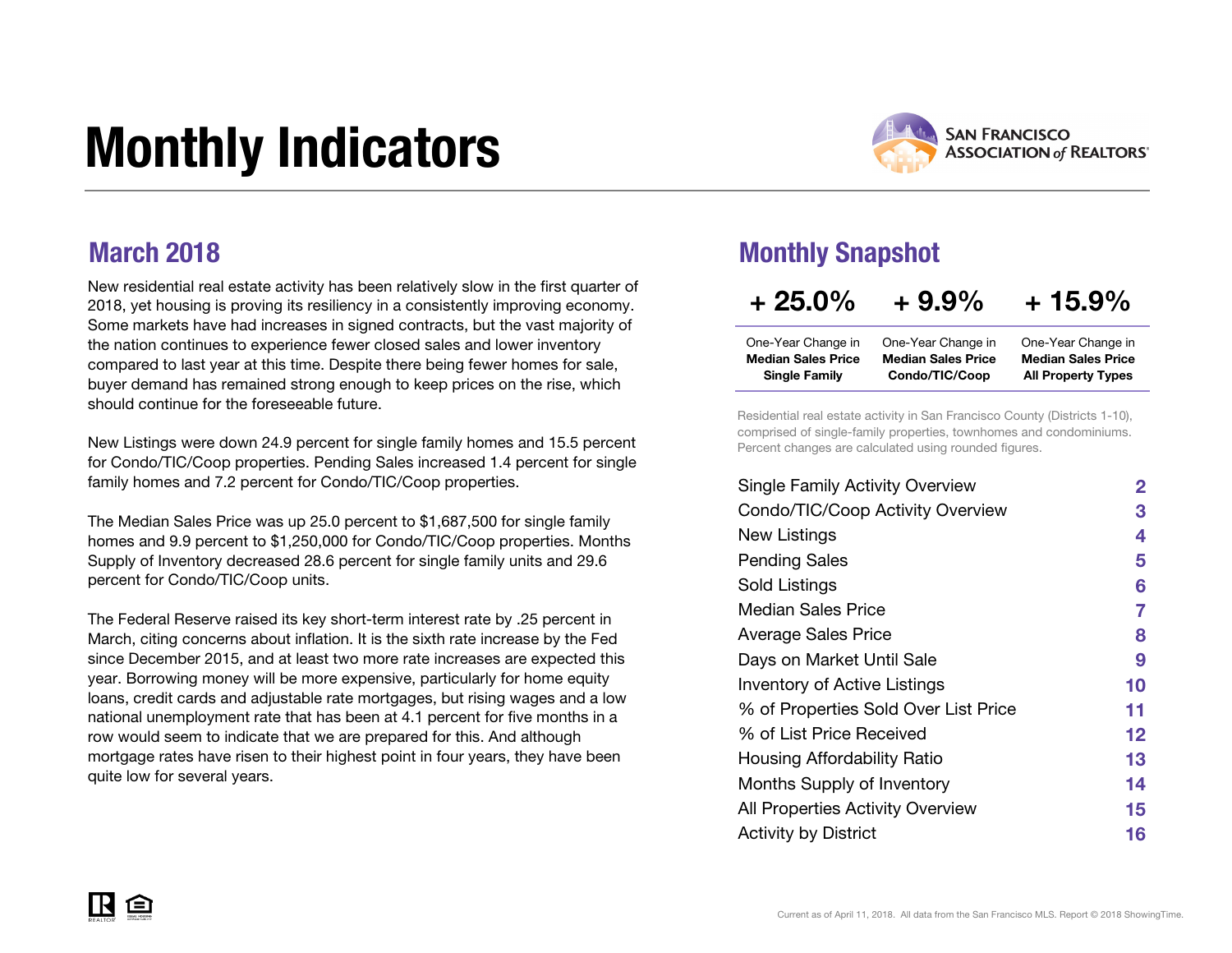# Single Family Activity Overview

Key metrics by report month and for year-to-date (YTD) starting from the first of the year.



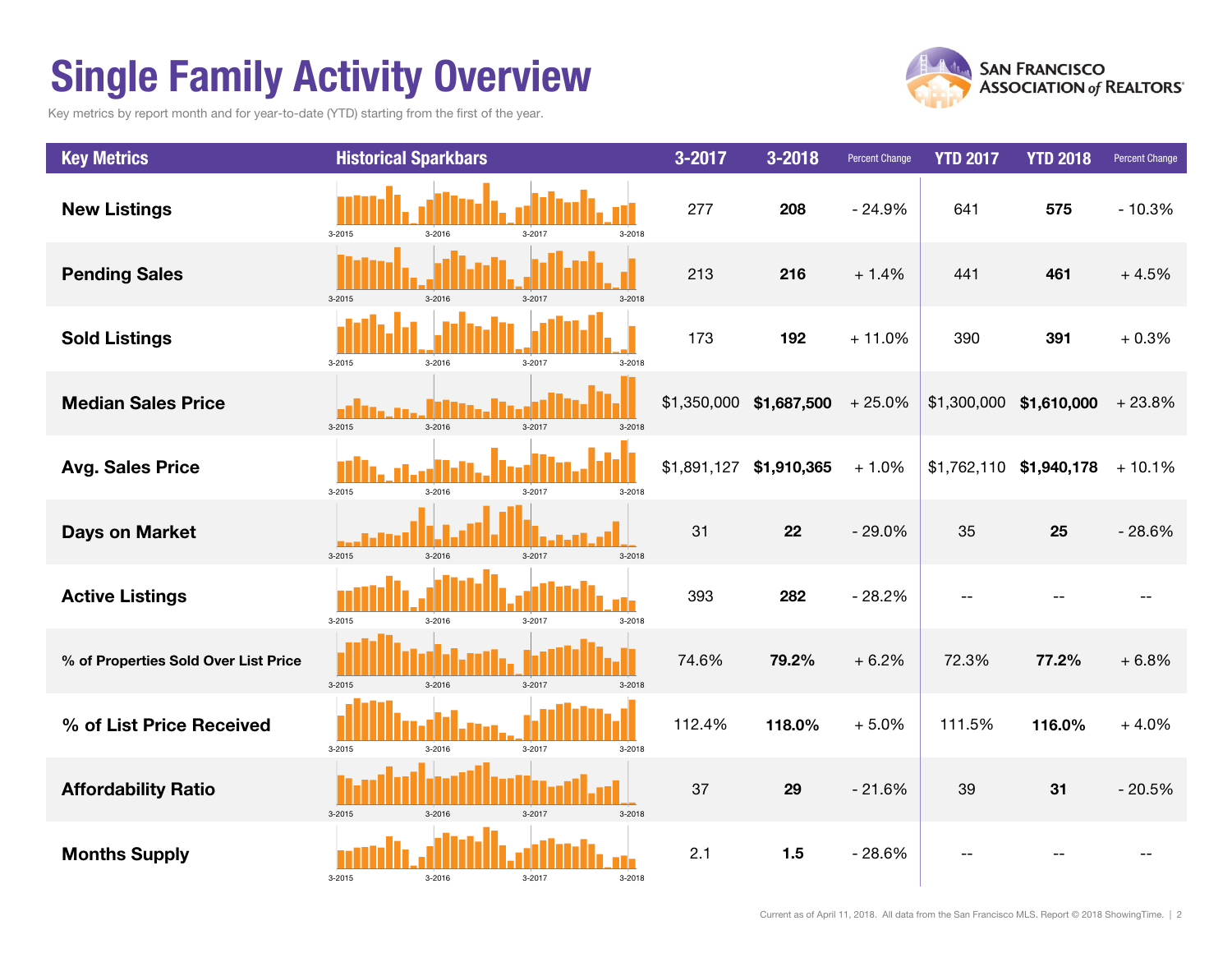# Condo/TIC/Coop Activity Overview

Key metrics by report month and for year-to-date (YTD) starting from the first of the year.



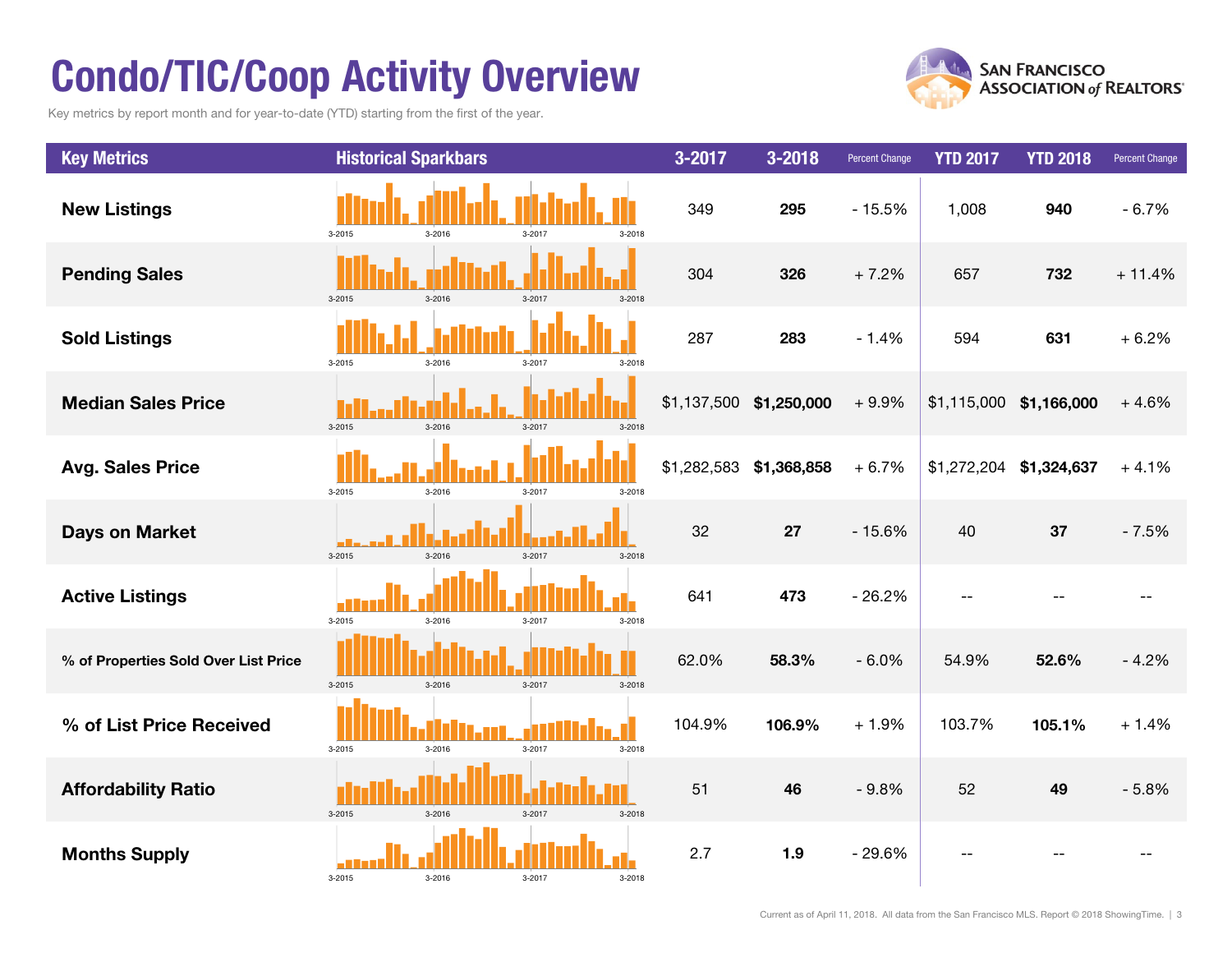### New Listings

A count of the properties that have been newly listed on the market in a given month.



Change



### Historical New Listings by Month

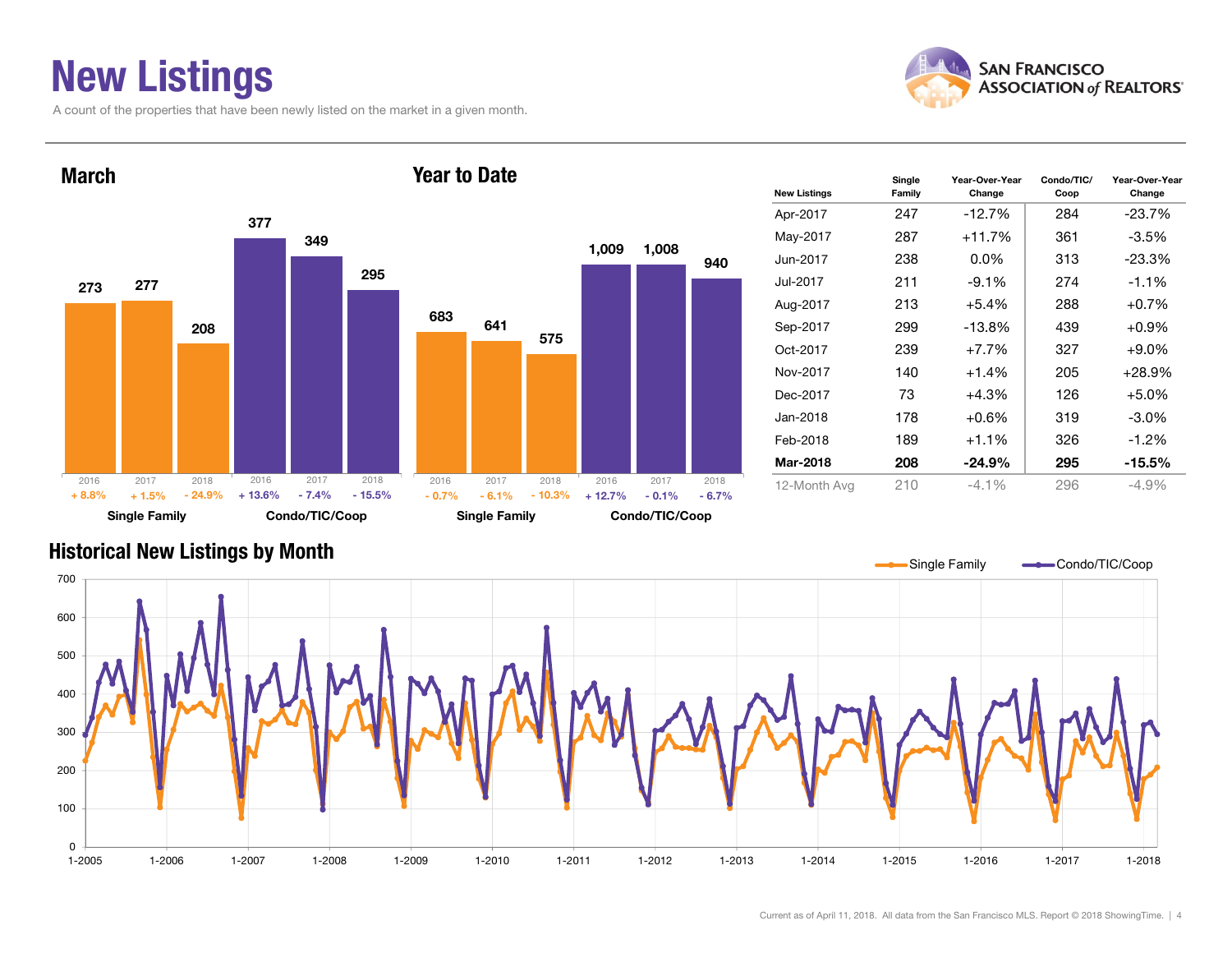### Pending Sales

A count of the properties on which offers have been accepted in a given month.





#### Historical Pending Sales by Month

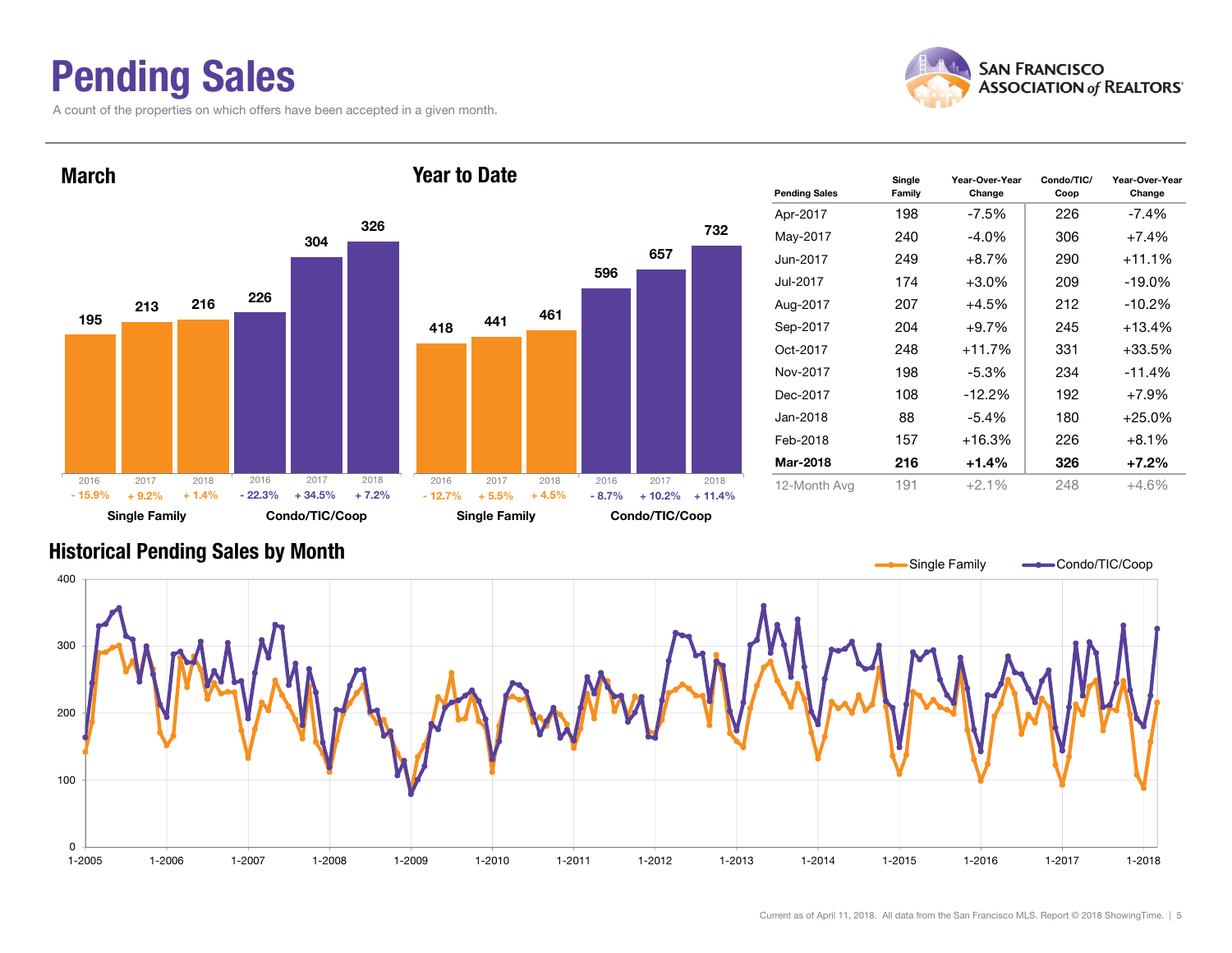# Sold Listings

**SAN FRANCISCO ASSOCIATION of REALTORS'** 





| <b>Sold Listings</b> | Single<br>Family | Year-Over-Year<br>Change | Condo/TIC/<br>Coop | Year-Over-Year<br>Change |
|----------------------|------------------|--------------------------|--------------------|--------------------------|
| Apr-2017             | 203              | -2.9%                    | 232                | $+4.5%$                  |
| May-2017             | 218              | $+9.0%$                  | 272                | $+5.4%$                  |
| Jun-2017             | 230              | $-6.5\%$                 | 324                | $+20.9\%$                |
| Jul-2017             | 210              | $+4.0%$                  | 239                | $-4.0\%$                 |
| Aug-2017             | 212              | $+11.0%$                 | 219                | $-15.4%$                 |
| Sep-2017             | 177              | $-0.6\%$                 | 175                | $-25.2\%$                |
| Oct-2017             | 233              | $+2.6%$                  | 311                | +31.8%                   |
| Nov-2017             | 244              | $+18.4%$                 | 278                | $+5.7%$                  |
| Dec-2017             | 148              | $-26.0\%$                | 248                | $+4.2%$                  |
| Jan-2018             | 95               | $-10.4%$                 | 148                | $-1.3%$                  |
| Feb-2018             | 104              | $-6.3\%$                 | 200                | $+27.4%$                 |
| Mar-2018             | 192              | +11.0%                   | 283                | $-1.4%$                  |
| 12-Month Avg         | 189              | $+0.8\%$                 | 244                | $+3.8%$                  |

### Historical Sold Listings by Month

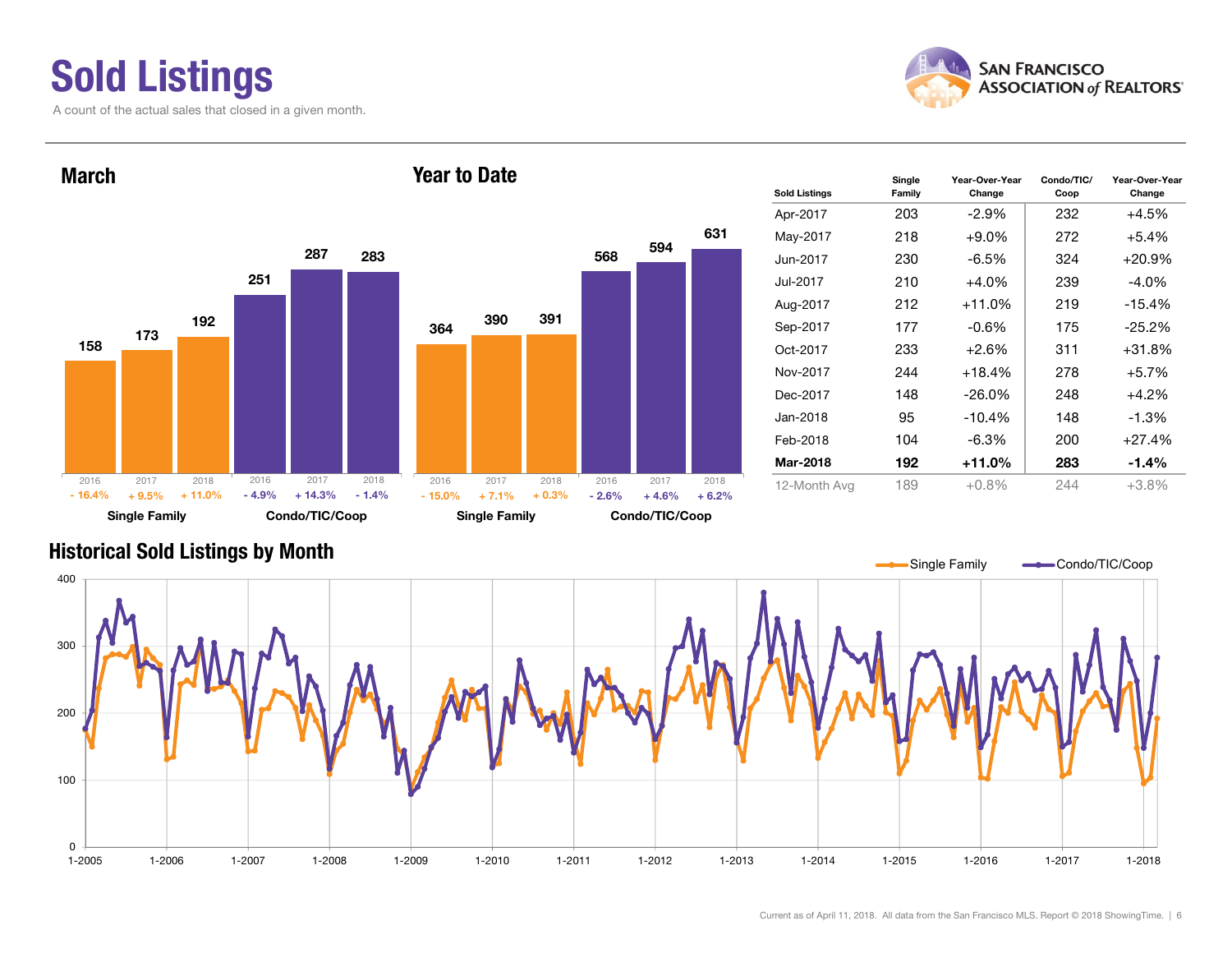### Median Sales Price

Point at which half of the sales sold for more and half sold for less, not accounting for seller concessions, in a given month.





| <b>Median Sales Price</b> | Single<br>Family | Year-Over-Year<br>Change | Condo/TIC/<br>Coop | Year-Over-Year<br>Change |
|---------------------------|------------------|--------------------------|--------------------|--------------------------|
| Apr-2017                  | \$1,380,000      | $0.0\%$                  | \$1,100,000        | $-4.3%$                  |
| May-2017                  | \$1,475,000      | $+9.3%$                  | \$1,169,044        | $+8.0\%$                 |
| Jun-2017                  | \$1,461,000      | $+9.8%$                  | \$1,125,000        | -4.3%                    |
| Jul-2017                  | \$1,400,000      | $+7.3%$                  | \$1,150,000        | $+10.0\%$                |
| Aug-2017                  | \$1,377,500      | $+10.2%$                 | \$1,175,000        | $+10.8%$                 |
| Sep-2017                  | \$1,320,000      | $+8.5%$                  | \$1,095,000        | $+7.1%$                  |
| Oct-2017                  | \$1,575,000      | $+12.5%$                 | \$1,140,000        | $+0.2%$                  |
| Nov-2017                  | \$1,492,500      | $+10.3%$                 | \$1,237,500        | $+17.0%$                 |
| Dec-2017                  | \$1,460,000      | $+12.2%$                 | \$1,127,000        | $+11.5%$                 |
| Jan-2018                  | \$1,330,000      | $+6.4%$                  | \$1,097,500        | $+9.7%$                  |
| Feb-2018                  | \$1,700,000      | $+31.8%$                 | \$1,085,000        | $-8.4\%$                 |
| Mar-2018                  | \$1,687,500      | $+25.0%$                 | \$1,250,000        | $+9.9\%$                 |
| 12-Month Avg*             | \$1,452,500      | $+9.6%$                  | \$1,155,000        | +5.5%                    |

\* Median Sales Price for all properties from April 2017 through March 2018. This is not the average of the individual figures above.



### Historical Median Sales Price by Month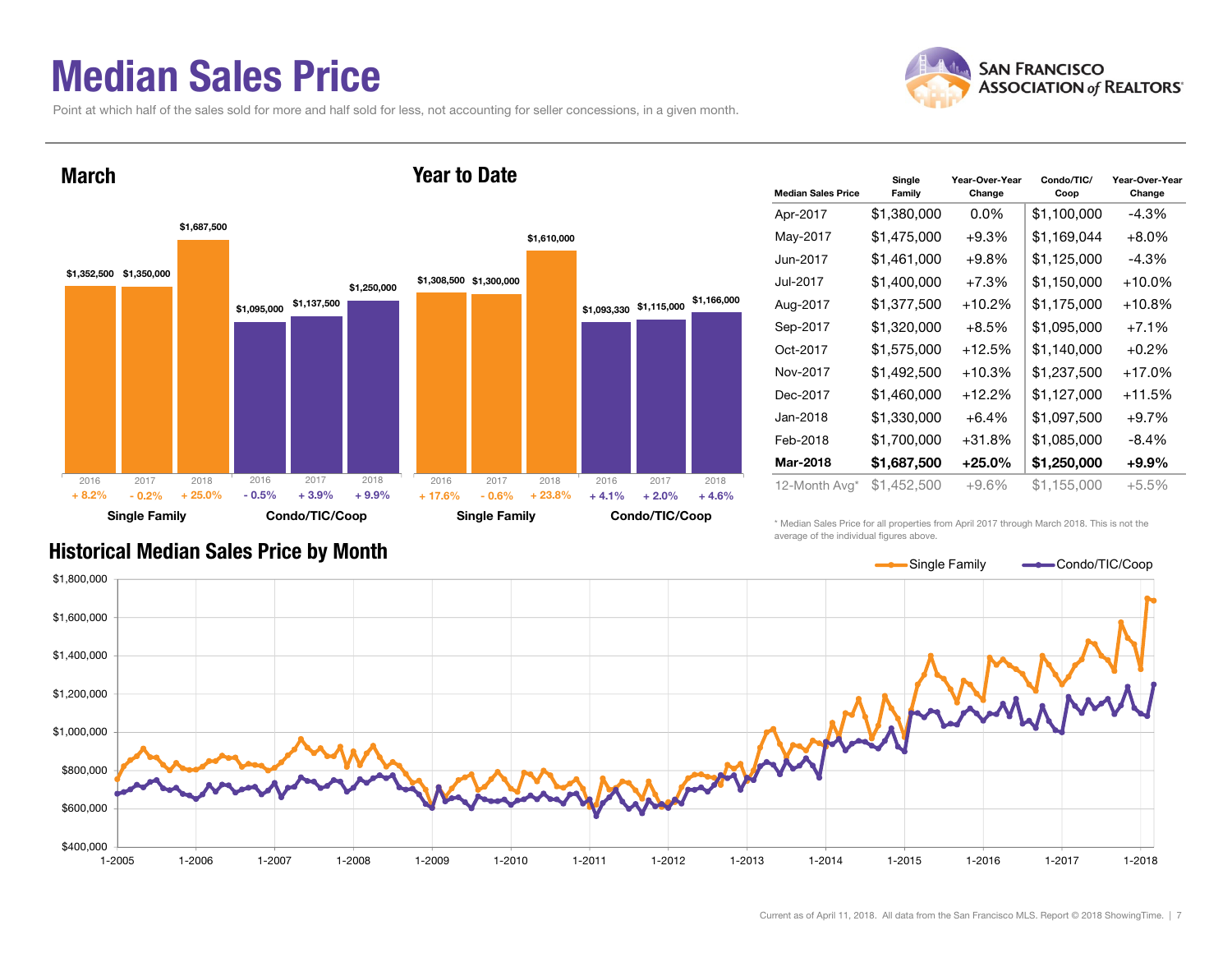### Average Sales Price

Average sales price for all closed sales, not accounting for seller concessions, in a given month.



March





| Avg. Sales Price | Single<br>Family | Year-Over-Year<br>Change | Condo/TIC/<br>Coop | Year-Over-Year<br>Change |
|------------------|------------------|--------------------------|--------------------|--------------------------|
| Apr-2017         | \$1,880,160      | $+6.3%$                  | \$1,296,502        | $-5.2\%$                 |
| May-2017         | \$1,835,738      | $+12.4%$                 | \$1,346,544        | $+6.1\%$                 |
| Jun-2017         | \$1,727,201      | $-1.4%$                  | \$1,351,503        | $+10.9%$                 |
| Jul-2017         | \$1,738,803      | $+1.0%$                  | \$1,242,939        | $+3.1%$                  |
| Aug-2017         | \$1,567,141      | $+2.0%$                  | \$1,269,212        | $+3.3%$                  |
| Sep-2017         | \$1,611,232      | $+8.3%$                  | \$1,217,415        | $+0.7%$                  |
| Oct-2017         | \$2,007,445      | $+0.4%$                  | \$1,275,773        | $+0.9\%$                 |
| Nov-2017         | \$1,754,366      | $-0.7%$                  | \$1,386,511        | $+21.6%$                 |
| Dec-2017         | \$1,914,314      | $+15.4%$                 | \$1,271,118        | +1.7%                    |
| Jan-2018         | \$1,787,311      | $+9.4%$                  | \$1,321,791        | $+13.8%$                 |
| Feb-2018         | \$2,134,856      | $+26.8%$                 | \$1,264,170        | -7.0%                    |
| Mar-2018         | \$1,910,365      | +1.0%                    | \$1,368,858        | $+6.7\%$                 |
| 12-Month Avg*    | \$1,809,099      | $+5.1%$                  | \$1,306,351        | $+5.0%$                  |

\* Avg. Sales Price for all properties from April 2017 through March 2018. This is not the average of the individual figures above.



Historical Average Sales Price by Month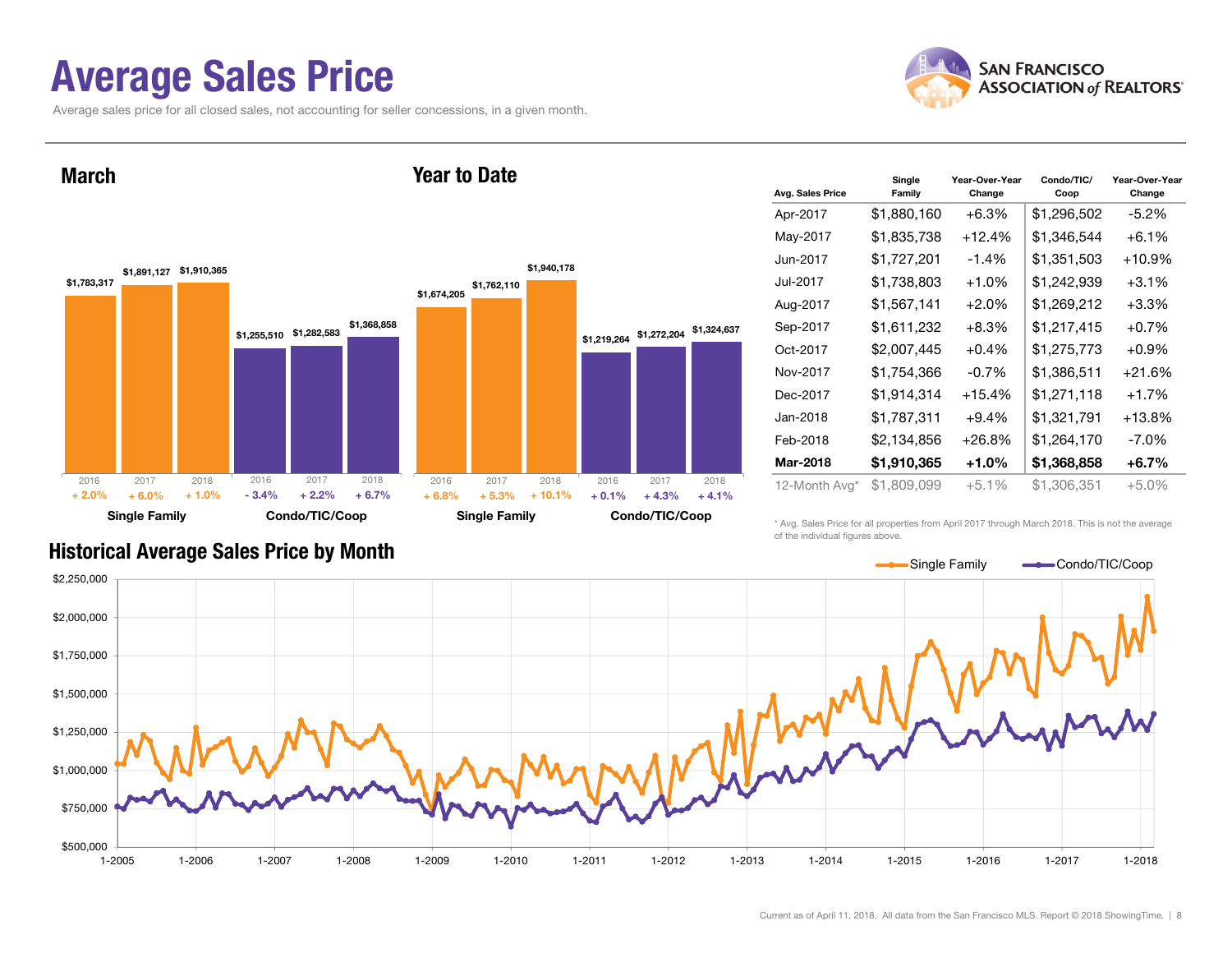### Days on Market Until Sale

Average number of days between when a property is listed and when an offer is accepted in a given month.





| Days on Market | Single<br>Family | Year-Over-Year<br>Change | Condo/TIC/<br>Coop | Year-Over-Year<br>Change |    |          |
|----------------|------------------|--------------------------|--------------------|--------------------------|----|----------|
| Apr-2017       | 26               | $-18.8%$                 | 32                 | $-15.8%$                 |    |          |
| May-2017       | 24               | $-7.7\%$                 | 33                 | $0.0\%$                  |    |          |
| Jun-2017       | 27               | -6.9%                    | 37                 | $+5.7%$                  |    |          |
| Jul-2017       | 24               |                          | $-25.0\%$          |                          | 33 | $-15.4%$ |
| Aug-2017       | 27               | $-18.2%$                 | 41                 | $-10.9\%$                |    |          |
| Sep-2017       | 28               | $-31.7%$                 | 42                 | $+5.0%$                  |    |          |
| Oct-2017       | 23               | $-14.8\%$                | 31                 | -8.8%                    |    |          |
| Nov-2017       | 26               | $-31.6%$                 | 35                 | $-12.5%$                 |    |          |
| Dec-2017       | 28               | $-31.7%$                 | 45                 | $-6.3\%$                 |    |          |
| Jan-2018       | 33               | $-21.4%$                 | 56                 | $-5.1%$                  |    |          |
| Feb-2018       | 22               | $-35.3%$                 | 37                 | $+2.8%$                  |    |          |
| Mar-2018       | 22               | $-29.0\%$                | 27                 | -15.6%                   |    |          |
| 12-Month Avg*  | 25               | $-23.3%$                 | 36                 | $-7.5\%$                 |    |          |

\* Days on Market for all properties from April 2017 through March 2018. This is not the average of the individual figures above.



#### Historical Days on Market Until Sale by Month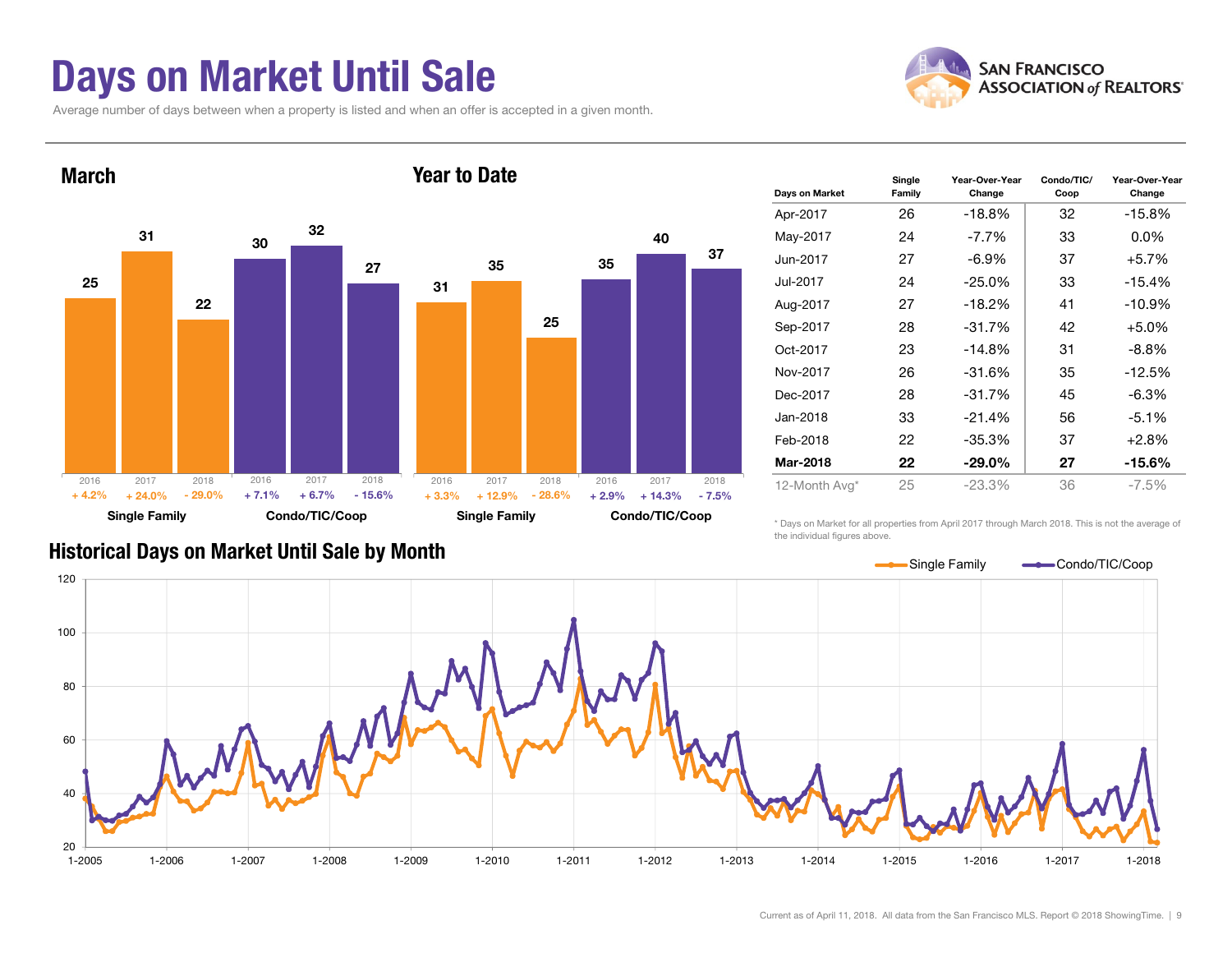### Inventory of Active Listings

The number of properties available for sale in active status at the end of a given month.





| <b>Active Listings</b> | Single<br>Family | Year-Over-Year<br>Change | Condo/TIC/<br>Coop | Year-Over-Year<br>Change |
|------------------------|------------------|--------------------------|--------------------|--------------------------|
| Apr-2017               | 421              | $-13.4%$                 | 654                | $-10.2%$                 |
| May-2017               | 435              | $-6.9\%$                 | 670                | $-10.7%$                 |
| Jun-2017               | 394              | $-10.9%$                 | 625                | $-22.6%$                 |
| Jul-2017               | 400              | $-13.6%$                 | 614                | $-15.3%$                 |
| Aug-2017               | 376              | $-9.6\%$                 | 616                | $-10.5%$                 |
| Sep-2017               | 439              | $-17.3%$                 | 763                | $-8.1%$                  |
| Oct-2017               | 404              | $-17.6%$                 | 695                | $-13.8%$                 |
| Nov-2017               | 321              | $-16.2%$                 | 596                | $-0.2\%$                 |
| Dec-2017               | 211              | $-18.8%$                 | 404                | $-2.2\%$                 |
| Jan-2018               | 292              | $-9.6\%$                 | 516                | $-8.5%$                  |
| Feb-2018               | 308              | $-14.2%$                 | 564                | $-11.6%$                 |
| Mar-2018               | 282              | $-28.2%$                 | 473                | $-26.2%$                 |
| 12-Month Avg*          | 357              | $-14.6%$                 | 599                | $-12.2%$                 |

#### Historical Inventory of Active Listings by Month

\* Active Listings for all properties from April 2017 through March 2018. This is not the average of the individual figures above.

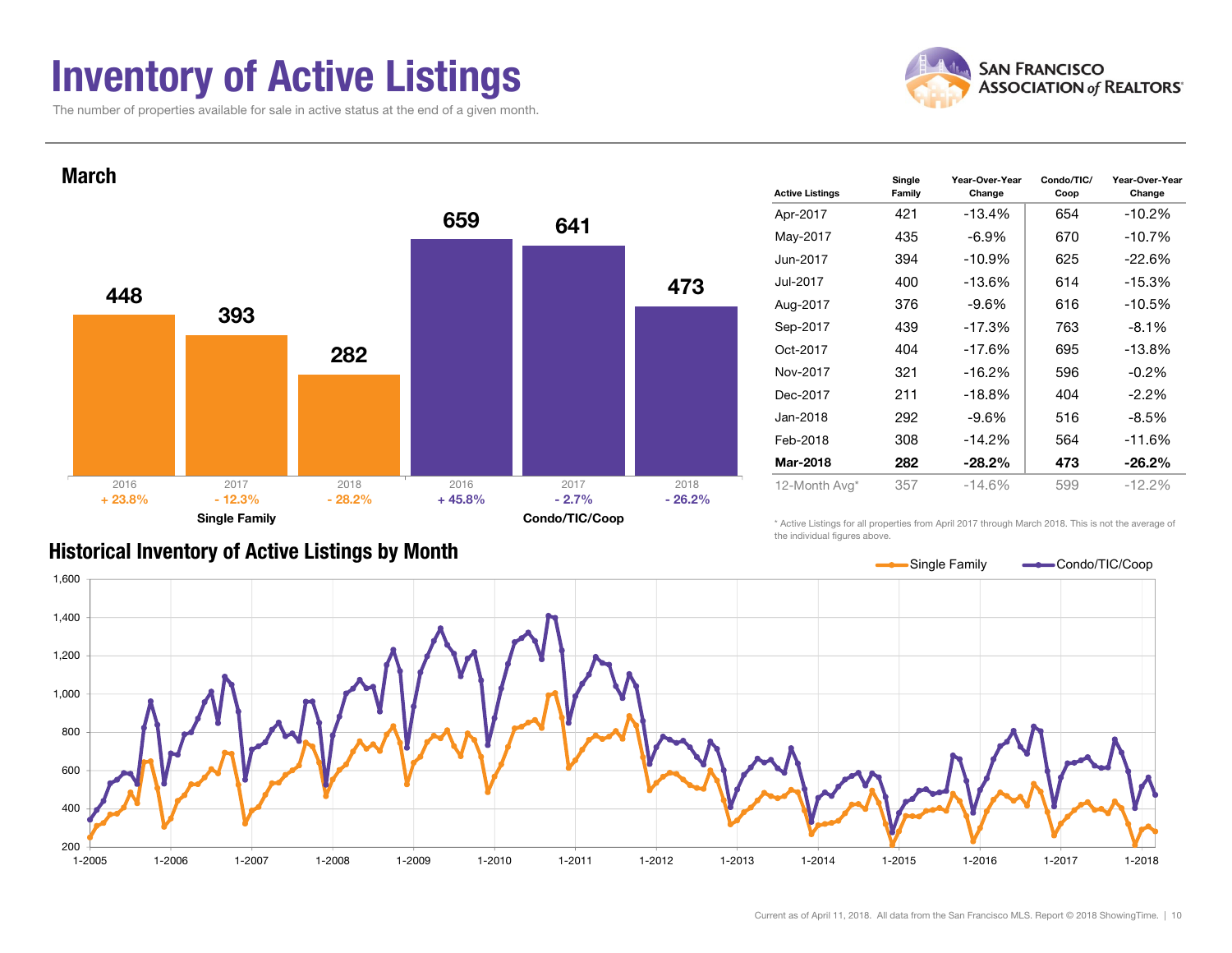### % of Properties Sold Over List Price

**SAN FRANCISCO ASSOCIATION of REALTORS'** 

Percentage found when dividing the number of properties sold by properties sold over its original list price, not accounting for seller concessions.



| % of Properties<br><b>Sold Over List Price</b> | Single<br>Family | Year-Over-Year<br>Change | Condo/TIC/<br>Coop | Year-Over-Year<br>Change |  |
|------------------------------------------------|------------------|--------------------------|--------------------|--------------------------|--|
| Apr-2017                                       | 77.3%            | $+2.2\%$                 | 62.1%              | $+2.8%$                  |  |
| May-2017                                       | 78.9%            | $-0.8%$                  | 61.0%              | $-9.5%$                  |  |
| Jun-2017                                       | 80.0%            | $+11.1%$                 | 58.6%              | -6.5%                    |  |
| Jul-2017                                       | 81.4%            | $+6.8%$                  | 62.8%              | $+7.2%$                  |  |
| Aug-2017                                       | 78.8%            | $+3.8\%$                 | 60.7%              | +21.9%                   |  |
| Sep-2017                                       | 85.9%            | $+10.8%$                 | 53.1%              | $-9.2\%$                 |  |
| Oct-2017                                       | 83.7%            | $+6.1\%$                 | 66.6%              | $+23.8\%$                |  |
| Nov-2017                                       | 80.7%            | $+10.9%$                 | 58.3%              | -7.6%                    |  |
| Dec-2017                                       | 73.0%            | $+5.8%$                  | 54.8%              | $+29.2%$                 |  |
| Jan-2018                                       | 70.5%            | $+13.2%$                 | 33.8%              | $-12.7%$                 |  |
| Feb-2018                                       | 79.8%            | $+1.8%$                  | 58.5%              | $+2.1%$                  |  |
| Mar-2018                                       | 79.2%            | +6.2%                    | 58.3%              | $-6.0\%$                 |  |
| 12-Month Avg                                   | 79.7%            | +6.6%                    | 58.5%              | $+2.6%$                  |  |

### Historical % of Properties Sold Over List Price by Month

\* % of Properties Sold Over List Price for all properties from April 2017 through March 2018. This is not the average of the individual figures above.

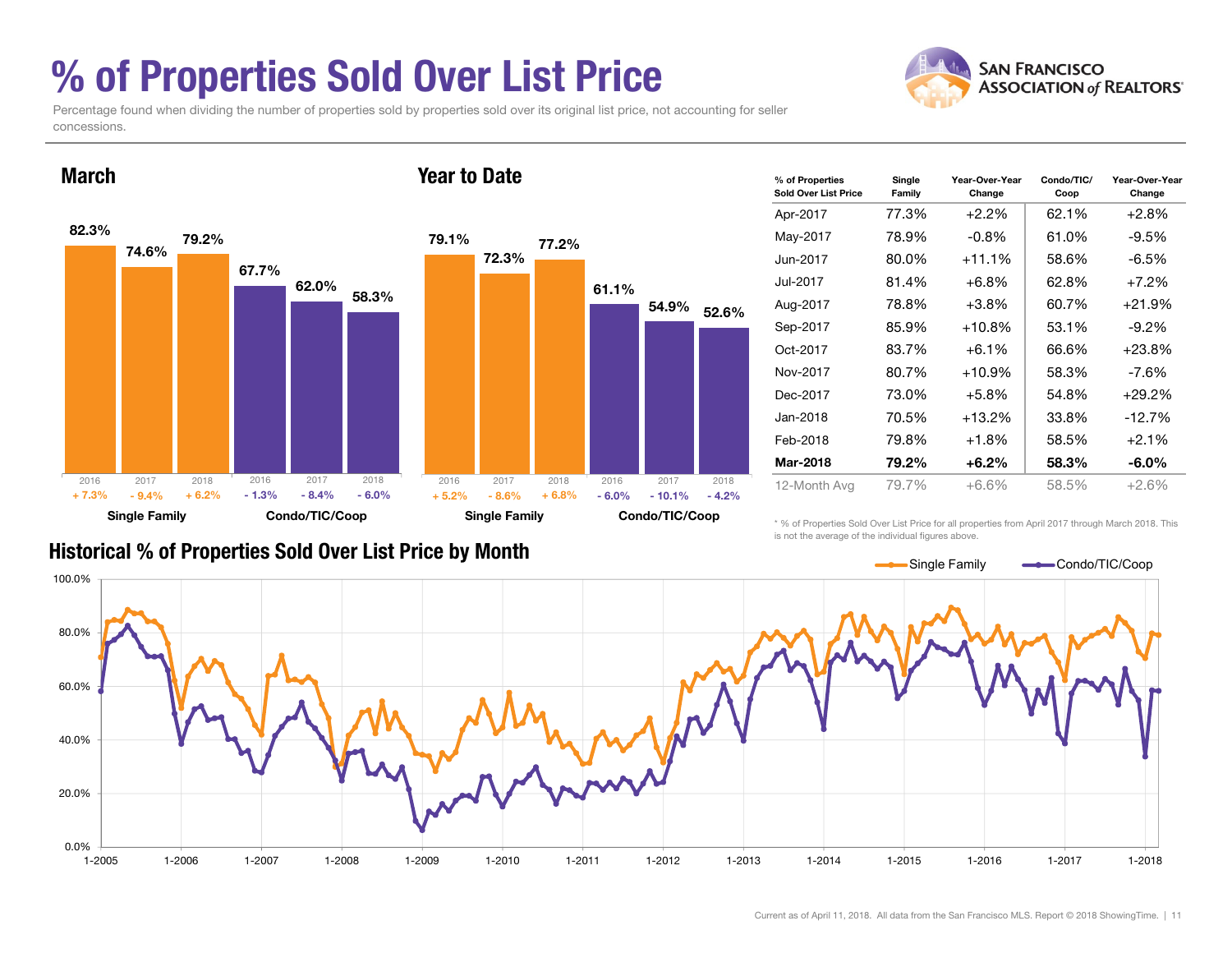## % of List Price Received

March



Percentage found when dividing a property's sales price by its most recent list price, then taking the average for all properties sold in a given month, not accounting for seller concessions.

Year to Date

114.7% 112.4% 106.3% 104.9%106.9% 118.0% Single Family Condo/TIC/Coop 113.0% 111.5% 116.0% 105.5% 103.7%105.1% Single Family Condo/TIC/Coop 2016 2017 2018 - 2.0% $\%$  - 2.0% + 5.0% - 3.0% - 1.3% + 1.9% 2016 2017 2018 + 0.9%2016 2017 2018  $\%$  - 1.3% + 4.0% - 2.2%  $+4.0\%$  - 2.2% - 1.7% + 1.4% 2016 2017 2018 + 0.5%

| % of List Price<br>Received | Single<br>Family | Year-Over-Year<br>Change | Condo/TIC/<br>Coop | Year-Over-Year<br>Change |
|-----------------------------|------------------|--------------------------|--------------------|--------------------------|
| Apr-2017                    | 115.4%           | $+1.9%$                  | 105.1%             | $-0.1%$                  |
| May-2017                    | 115.3%           | $+0.1%$                  | 105.4%             | $-0.7\%$                 |
| Jun-2017                    | 116.8%           | $+5.9%$                  | 105.8%             | $+0.5%$                  |
| Jul-2017                    | 117.1%           | $+4.7%$                  | 106.0%             | $+1.1\%$                 |
| Aug-2017                    | 115.5%           | $+3.6\%$                 | 105.7%             | $+2.7%$                  |
| Sep-2017                    | 116.3%           | $+5.0%$                  | 104.8%             | $+0.5%$                  |
| Oct-2017                    | 115.6%           | $+4.0%$                  | 106.6%             | $+2.3%$                  |
| Nov-2017                    | 115.5%           | $+5.9\%$                 | 104.5%             | $-0.1%$                  |
| Dec-2017                    | 114.2%           | $+5.4%$                  | 103.8%             | $+2.3%$                  |
| Jan-2018                    | 112.3%           | $+4.4%$                  | 101.7%             | $+0.3\%$                 |
| Feb-2018                    | 115.6%           | +1.6%                    | 105.1%             | $+1.2%$                  |
| Mar-2018                    | 118.0%           | +5.0%                    | 106.9%             | $+1.9%$                  |
| 12-Month Avg*               | 115.8%           | $+4.1\%$                 | 105.3%             | $+1.0%$                  |

#### Historical % of List Price Received by Month

\* % of List Price Received for all properties from April 2017 through March 2018. This is not the average of the individual figures above.

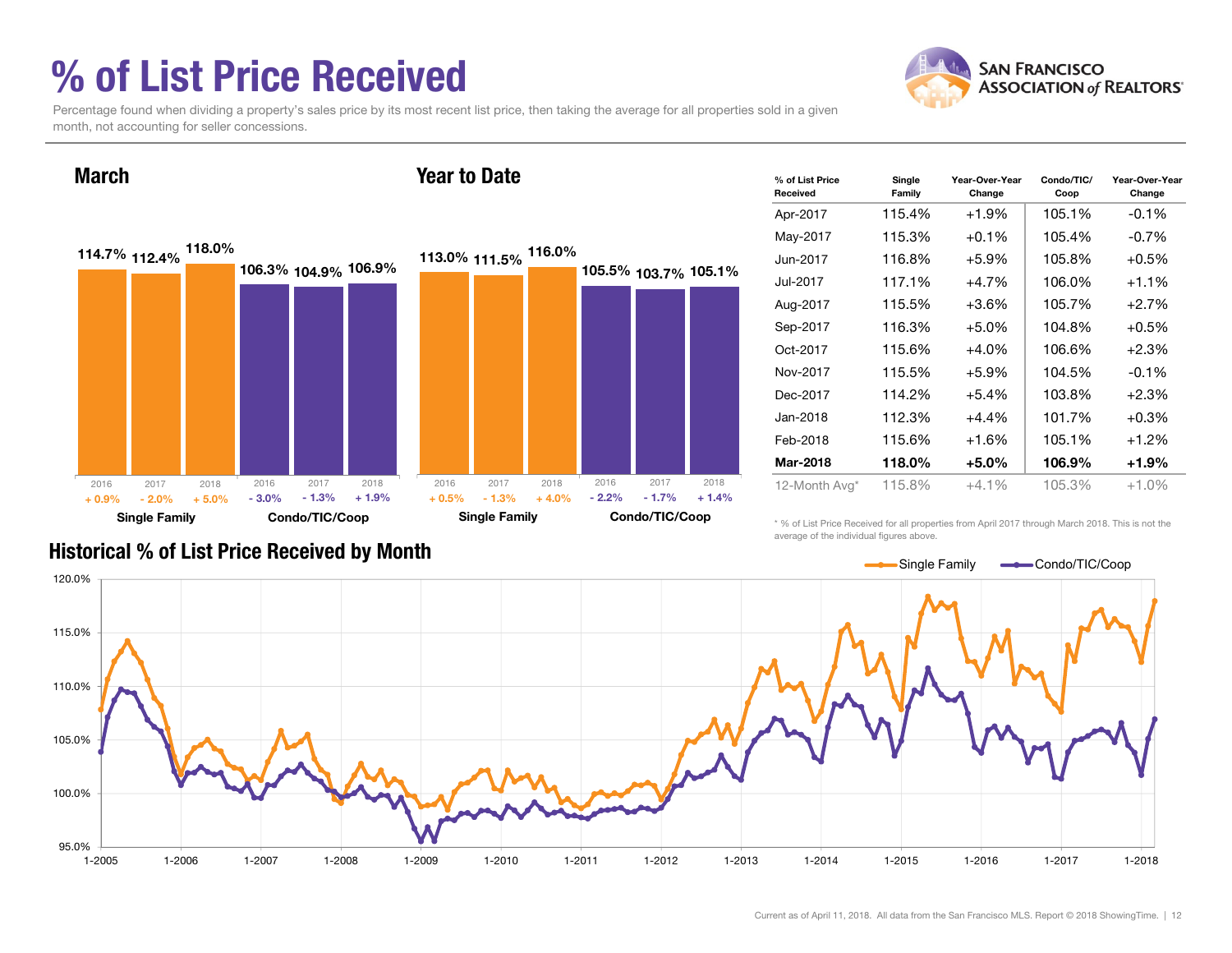# Housing Affordability Ratio

**SAN FRANCISCO ASSOCIATION of REALTORS'** 

This index measures housing affordability for the region. For example, an index of 120 means the median household income is 120% of what is necessary to qualify for the median-priced home under prevailing interest rates. A higher number means greater affordability.





| <b>Affordability Ratio</b> | Single<br>Family | Year-Over-Year<br>Change | Condo/TIC/<br>Coop | Year-Over-Year<br>Change |
|----------------------------|------------------|--------------------------|--------------------|--------------------------|
| Apr-2017                   | 37               | $-2.6\%$                 | 54                 | $+1.9%$                  |
| May-2017                   | 35               | -10.3%                   | 51                 | $-8.9\%$                 |
| Jun-2017                   | 35               | $-12.5%$                 | 53                 | $0.0\%$                  |
| Jul-2017                   | 37               | $-9.8\%$                 | 52                 | $-11.9%$                 |
| Aug-2017                   | 38               | $-11.6%$                 | 52                 | $-11.9%$                 |
| Sep-2017                   | 39               | $-11.4%$                 | 55                 | $-9.8%$                  |
| Oct-2017                   | 32               | $-17.9%$                 | 52                 | $-7.1\%$                 |
| Nov-2017                   | 35               | $-7.9\%$                 | 49                 | $-12.5%$                 |
| Dec-2017                   | 35               | $-7.9\%$                 | 53                 | $-5.4\%$                 |
| Jan-2018                   | 37               | $-5.1%$                  | 52                 | $-7.1\%$                 |
| Feb-2018                   | 29               | $-25.6%$                 | 53                 | $+8.2%$                  |
| Mar-2018                   | 29               | $-21.6%$                 | 46                 | $-9.8\%$                 |
| 12-Month Avg*              | 35               | $-26.5\%$                | 39                 | $-17.1%$                 |

Historical Housing Affordability Ratio by Month

\* Affordability Ratio for all properties from April 2017 through March 2018. This is not the average of the individual figures above.

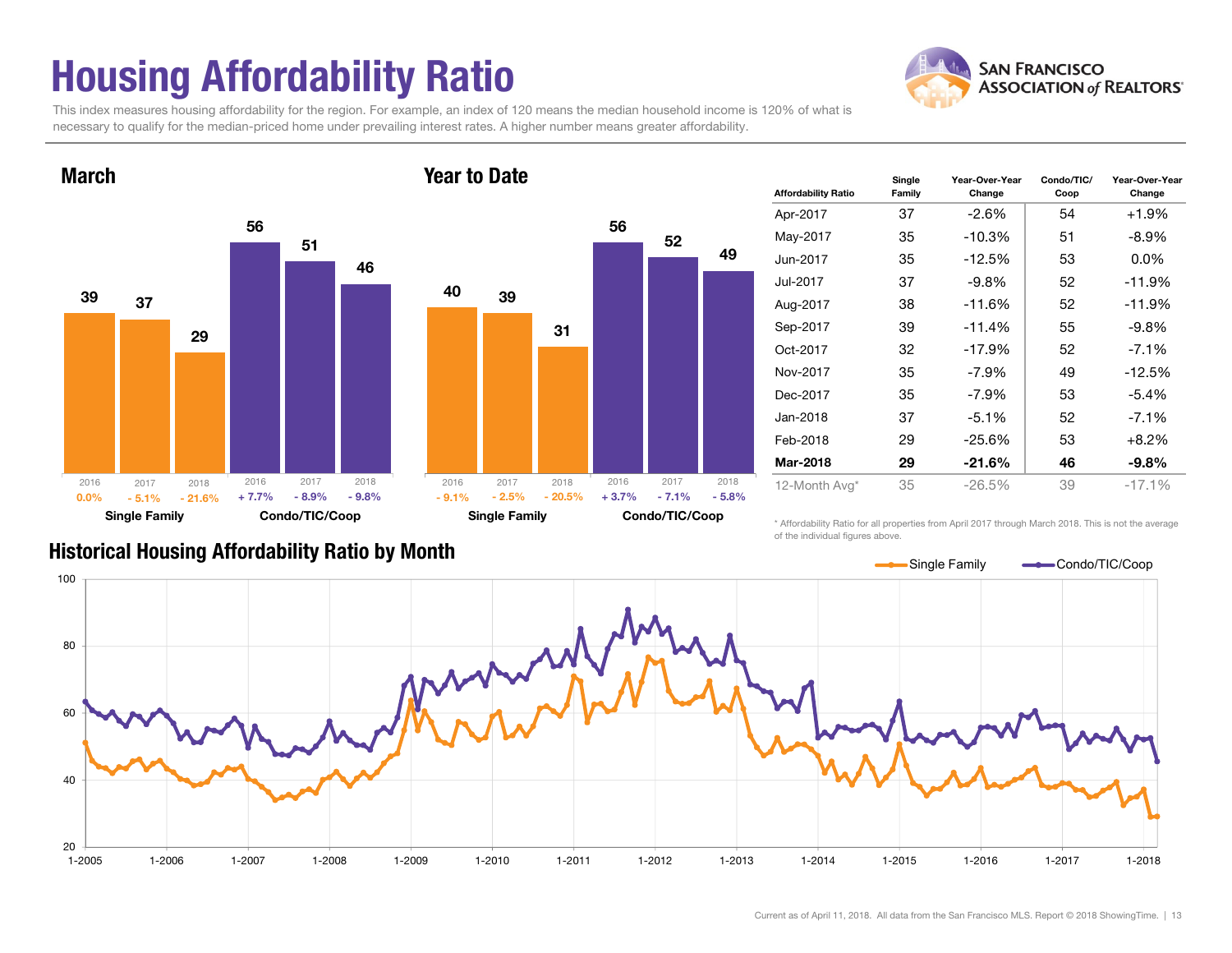### Months Supply of Inventory



The inventory of homes for sale at the end of a given month, divided by the average monthly pending sales from the last 12 months.



| <b>Months Supply</b> | Single<br>Family | Year-Over-Year<br>Change | Condo/TIC/<br>Coop | Year-Over-Year<br>Change |
|----------------------|------------------|--------------------------|--------------------|--------------------------|
| Apr-2017             | 2.3              | $-11.5%$                 | 2.8                | $-9.7%$                  |
| May-2017             | 2.4              | $-4.0\%$                 | 2.8                | $-12.5%$                 |
| Jun-2017             | 2.1              | $-8.7\%$                 | 2.6                |                          |
| Jul-2017             | 2.1              | $-16.0\%$                | 2.6                | $-16.1%$                 |
| Aug-2017             | 2.0              | $-9.1%$                  | 2.6                | $-13.3%$                 |
| Sep-2017             | 2.3              | $-17.9%$                 | 3.2                | $-11.1%$                 |
| Oct-2017             | 2.1              | $-22.2\%$                | 2.9                | $-17.1%$                 |
| Nov-2017             | 1.7              | $-19.0%$                 | 2.5                | $-3.8\%$                 |
| Dec-2017             | 1.1              | $-21.4%$                 | 1.7                | $-5.6%$                  |
| Jan-2018             | 1.5              | $-16.7%$                 | 2.1                | $-12.5%$                 |
| Feb-2018             | 1.6              | $-15.8%$                 | 2.3                | $-17.9%$                 |
| Mar-2018             | 1.5              | $-28.6\%$                | 1.9                | $-29.6\%$                |
| 12-Month Avg*        | 1.9              | $-15.1%$                 | 2.5                | $-14.9%$                 |

### Historical Months Supply of Inventory by Month

\* Months Supply for all properties from April 2017 through March 2018. This is not the average of the individual figures above.

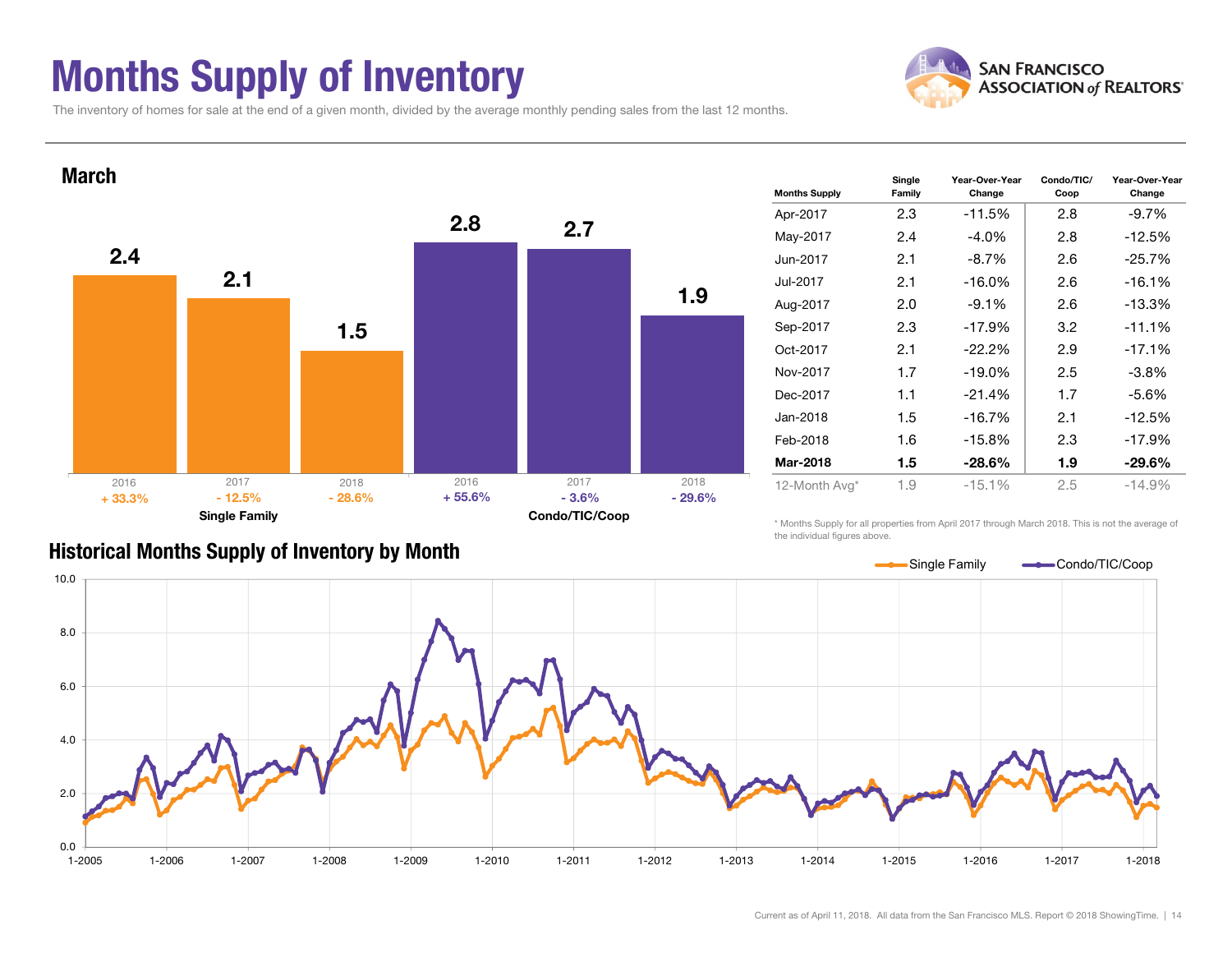## All Properties Activity Overview

Key metrics by report month and for year-to-date (YTD) starting from the first of the year.